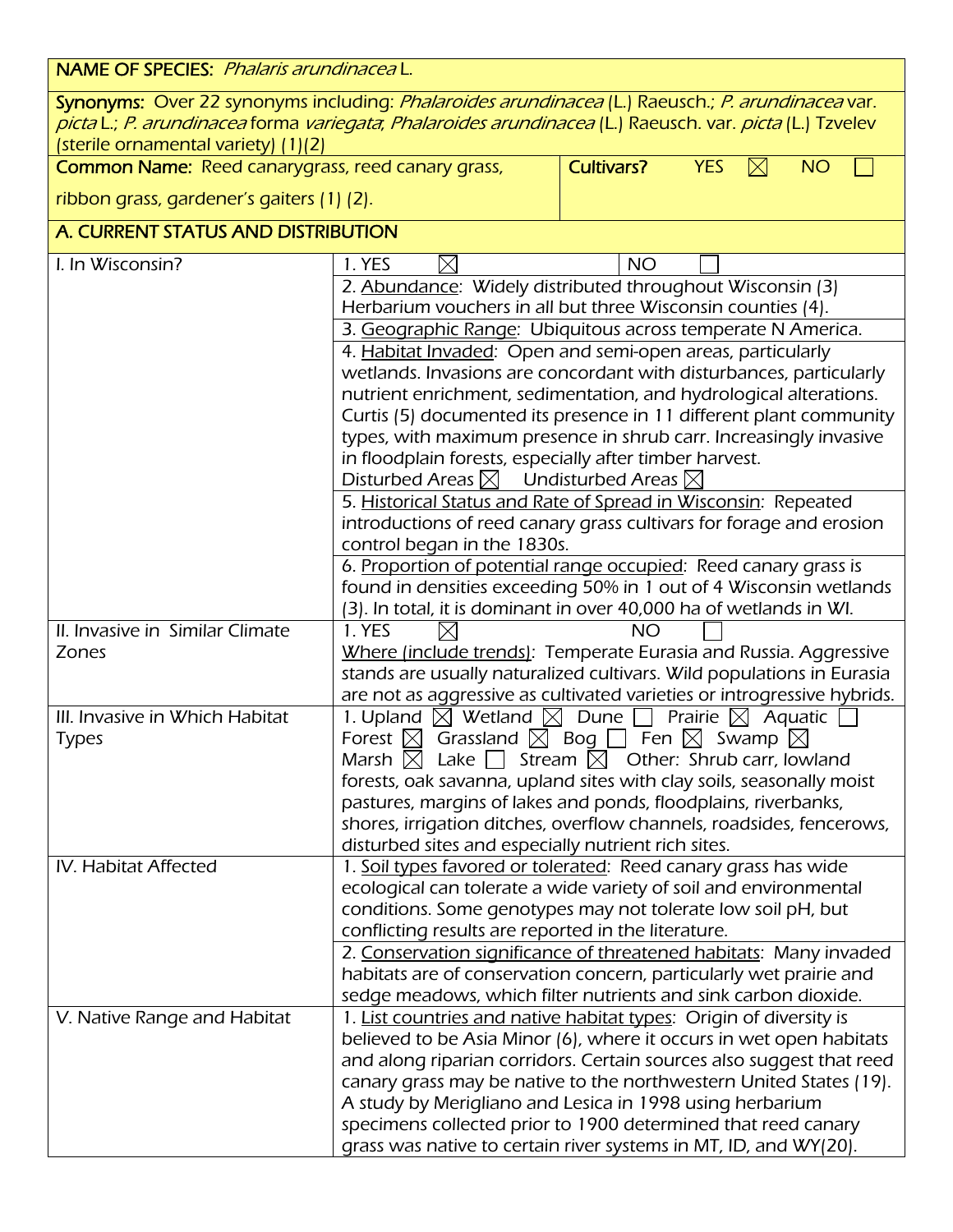| VI. Legal Classification                                  | 1. Listed by government entities? Yes. Washington lists reed<br>canary grass as a Class C Noxious Weed; Connecticut lists it as<br>invasive, but not banned; Massachusetts lists it as prohibited (7). It<br>is classified as a pest species in 9 different states (15).<br>NO<br>2. Illegal to sell? YES $\Box$<br>Notes: In Wisconsin, reed canary grass is actively promoted for<br>erosion control and forage by some agricultural interests and Land<br>Grant universities. Widespread use as forage was previously limited                                                                                                                                                                                                                                                                                                                                                                                                                                                                                                                                                                                                                                                                                                                                                                                                                                                                                                                                                                                                                            |
|-----------------------------------------------------------|-------------------------------------------------------------------------------------------------------------------------------------------------------------------------------------------------------------------------------------------------------------------------------------------------------------------------------------------------------------------------------------------------------------------------------------------------------------------------------------------------------------------------------------------------------------------------------------------------------------------------------------------------------------------------------------------------------------------------------------------------------------------------------------------------------------------------------------------------------------------------------------------------------------------------------------------------------------------------------------------------------------------------------------------------------------------------------------------------------------------------------------------------------------------------------------------------------------------------------------------------------------------------------------------------------------------------------------------------------------------------------------------------------------------------------------------------------------------------------------------------------------------------------------------------------------|
|                                                           | by high concentrations of indole alkaloids (particularly chemical<br>derivatives of tryptamin), which made it unpalatable. Newly<br>developed breeding lines possess gramine, a palatable alkaloid,<br>and this species' use as forage may become more commonplace.                                                                                                                                                                                                                                                                                                                                                                                                                                                                                                                                                                                                                                                                                                                                                                                                                                                                                                                                                                                                                                                                                                                                                                                                                                                                                         |
| <b>B. ESTABLISHMENT POTENTIAL AND LIFE HISTORY TRAITS</b> |                                                                                                                                                                                                                                                                                                                                                                                                                                                                                                                                                                                                                                                                                                                                                                                                                                                                                                                                                                                                                                                                                                                                                                                                                                                                                                                                                                                                                                                                                                                                                             |
| I. Life History                                           | 1. Type of plant: Annual Biennial Monocarpic Perennial<br>Herbaceous Perennial $\boxtimes$ Vine $\Box$ Shrub<br>Tree  <br>Grass<br>2. Time to Maturity: Plants grown from seed can potentially flower<br>during the second growing season. Vernalization is required for<br>panicle development (8). However, rhizomatous perennial grasses<br>have the capacity to remain in the vegetative growth state for<br>several growing seasons without flowering.<br>3. Length of Seed Viability: Not clear. Seed germination<br>percentage was zero after 24 months of inundation (9), but<br>selective breeding and seed multiplication of cultivated varieties<br>may have indirectly resulted in enhanced seed traits and seed<br>production characteristics (10) (11).<br>4. Methods of Reproduction: Asexual $\boxtimes$ Sexual $\boxtimes$<br>Notes: Can colonize bare ground from rhizome fragments.<br>Approximately 15% of culm fragments (from mowing) can develop<br>adventitious roots and establish new stands. See bank densities of<br>437 seeds per square meter have been reported. Large numbers of<br>dormant rhizome buds allow the plant to resprout after seemingly<br>successful herbicide application (26).<br>5. Hybridization potential: High. Hybrids between different<br>Phalaris species can develop in areas of sympatry. One hybrid, P.<br>monspeliensis [P. arundinacea x P. aquatica] is grown for forage<br>(1). Introgressive hybrids between native genotypes and cultivated<br>varieties are also suspected to exist (12). |
| II. Climate                                               | 1. Climate restrictions: Generally restricted to temperate climates.<br>Northernmost range is limited by daylight because light is a factor<br>in florogenesis. This grass can tolerate inundation or drought. It is<br>also highly salt tolerant.<br>2. Effects of potential climate change: Preliminary results suggest<br>that carbon accumulation in reed canary grass monotypes may<br>not be greater than diverse wet prairie stands, and it appears that<br>reed canary grass stands, even with their high productivity, are not<br>a better substitute for the diverse native communities they replace<br>in terms of carbon sequestration.                                                                                                                                                                                                                                                                                                                                                                                                                                                                                                                                                                                                                                                                                                                                                                                                                                                                                                         |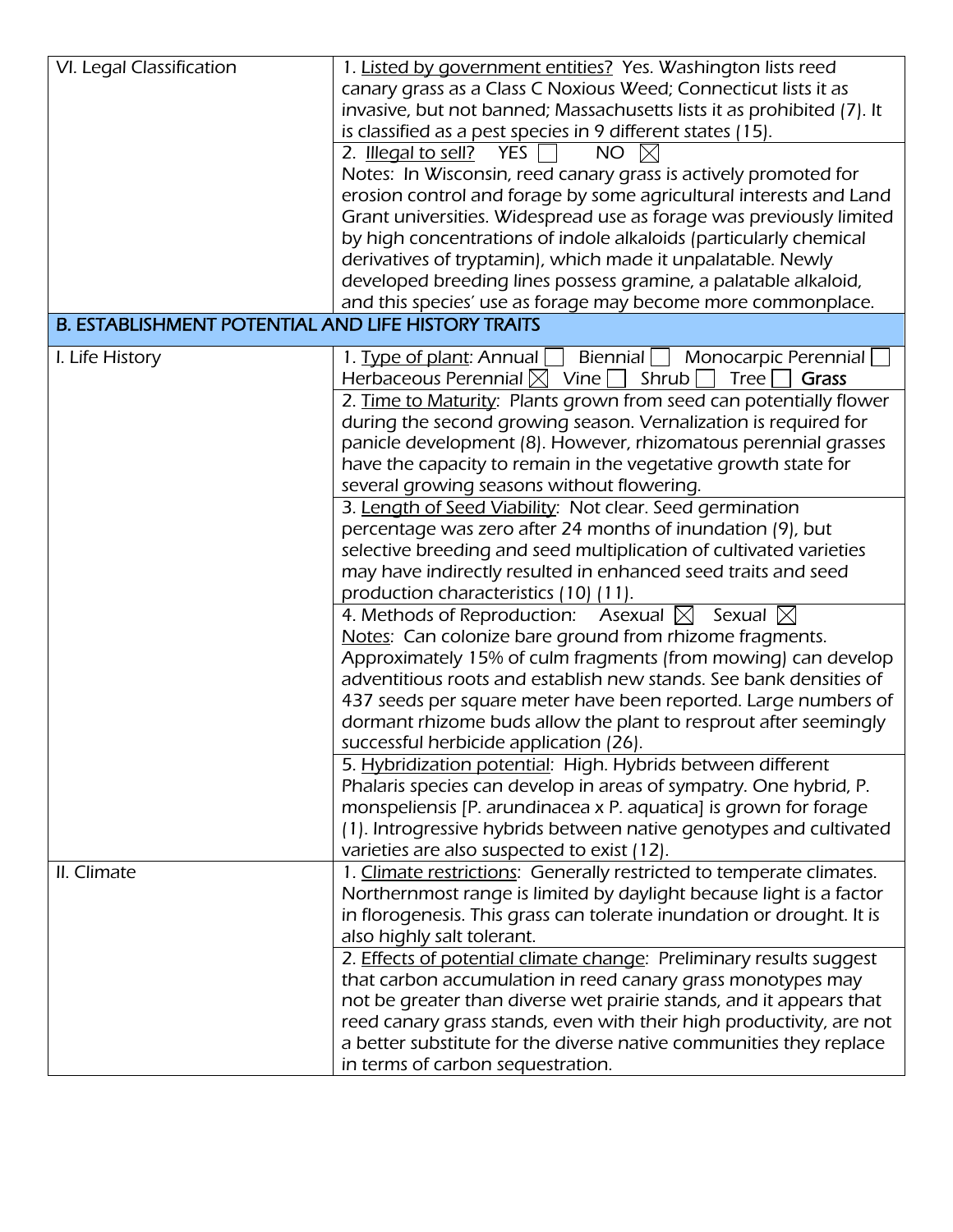| III. Dispersal Potential     | 1. Pathways - Please check all that apply:                                                                                                                                                                                                                                                                                                                                                                                                                                                                                                                                                                                                                                                                                                                                                                                                    |
|------------------------------|-----------------------------------------------------------------------------------------------------------------------------------------------------------------------------------------------------------------------------------------------------------------------------------------------------------------------------------------------------------------------------------------------------------------------------------------------------------------------------------------------------------------------------------------------------------------------------------------------------------------------------------------------------------------------------------------------------------------------------------------------------------------------------------------------------------------------------------------------|
|                              | Unintentional: Bird $\boxtimes$ Animal $\boxtimes$ Vehicles/Human $\boxtimes$<br>Water $\boxtimes$ Other: Riparian corridors, drainage<br>Wind $\boxtimes$<br>ditches and stormwater systems are major dispersal vectors. Reed<br>canary grass seeds, rhizomes, and culm fragments will float on<br>water. Seeds can also lodge in bird feathers and animal fur.                                                                                                                                                                                                                                                                                                                                                                                                                                                                              |
|                              | Intentional: Ornamental $\boxtimes$ Forage/Erosion control $\boxtimes$<br>Other: Biofuel, reclamation,<br>Medicine/Food:<br>wastewater treatment, phytoremediation of hazardous substances<br>and metals, phytoremediation of heavy (deuterium) water used in<br>nuclear fuel technology.                                                                                                                                                                                                                                                                                                                                                                                                                                                                                                                                                     |
|                              | 2. Distinguishing characteristics that aid in its survival and/or<br>inhibit its control: Has wide ecological amplitude and high genetic<br>and morphological plasticity. Attains maximum productivity well<br>before native herbaceous competitors (13). Tolerates a variety of<br>growing conditions and environmental stresses. Possesses a<br>persistent dormant rhizome bud bank that must be depleted<br>through repeated herbicide applications.                                                                                                                                                                                                                                                                                                                                                                                       |
| IV. Ability to go Undetected | 1. HIGH<br>MEDIUM $\boxtimes$<br><b>LOW</b>                                                                                                                                                                                                                                                                                                                                                                                                                                                                                                                                                                                                                                                                                                                                                                                                   |
| <b>C. DAMAGE POTENTIAL</b>   |                                                                                                                                                                                                                                                                                                                                                                                                                                                                                                                                                                                                                                                                                                                                                                                                                                               |
| I. Competitive Ability       | 1. Presence of Natural Enemies: Yes. Several fungal infections, fruit<br>flies, terrestrial caterpillars, meadow voles.<br>2. Competition with native species: Superior competitor when<br>gross nutrient supply and light availability is high. Highly<br>competitive with native species and can outcompete other invasive<br>species, such as purple loosestrife. Reed canary grass is able to<br>rapidly exploit disturbances due to its genetic and morphological<br>plasticity.<br>2. Rate of Spread:<br>-changes in relative dominance over time:<br>-change in acreage over time:<br>HIGH(1-3 yrs) $\boxtimes$ MEDIUM (4-6 yrs) $\boxtimes$ LOW (7-10 yrs) $\Box$<br>Notes: Rate of spread is proportional to disturbance levels;<br>expansions are synergized by many interacting disturbances (14).                                 |
| II. Environmental Effects    | 1. Alteration of ecosystem/community composition?<br>YES $\boxtimes$<br>NO<br>Notes: Declines in species density, richness, and diversity have<br>been extensively documented. Tree regeneration and tree planting<br>efforts are severely limited when reed canary grass is present.<br>2. Alteration of ecosystem/community structure?<br>YES $\boxtimes$ NO<br>Notes: Very low soil insect diversity and fewer trophic groups of<br>insencts have been reported in reed canary grass monocultures<br>(15). Reed canary grass stands offer only half as many bird perches<br>than wet meadow communities (Annen et. al., unpublished data<br>from an in-progress study).<br>3. Alteration of ecosystem/community functions and processes?<br>YES $\boxtimes$<br><b>NO</b><br>Notes: Carbon and nitrogen sequestration services are lower in |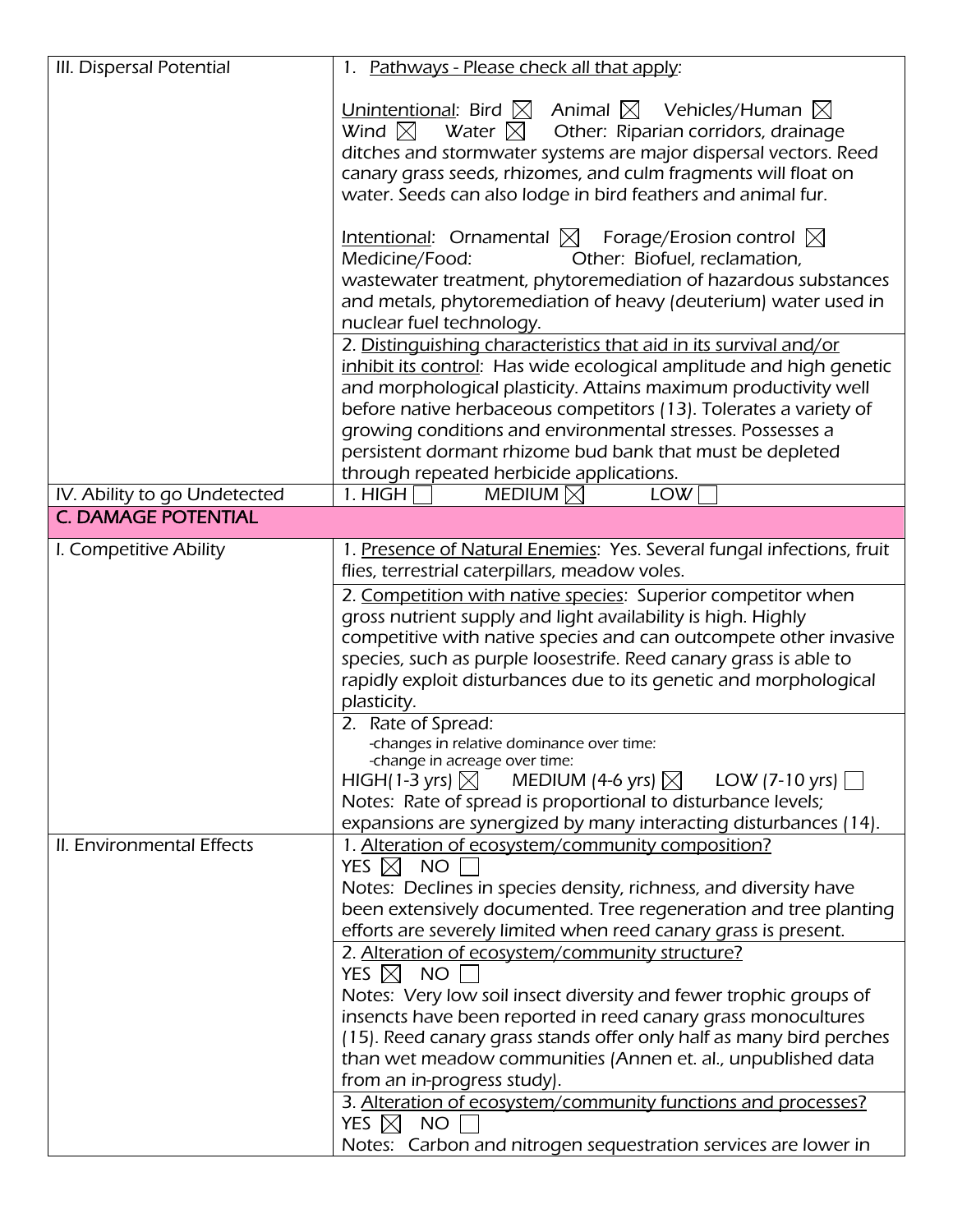|                                                                       | monospecific reed canary grass stands than in diverse wet prairie<br>communities (16).                                                                                                                                                                                                                                                                                                                                                                                                                                                                                                                                                                                                                                                                                                                                                                                                                  |
|-----------------------------------------------------------------------|---------------------------------------------------------------------------------------------------------------------------------------------------------------------------------------------------------------------------------------------------------------------------------------------------------------------------------------------------------------------------------------------------------------------------------------------------------------------------------------------------------------------------------------------------------------------------------------------------------------------------------------------------------------------------------------------------------------------------------------------------------------------------------------------------------------------------------------------------------------------------------------------------------|
|                                                                       | 4. Allelopathic properties? YES<br>NO $\boxtimes$<br>Notes: Reed canary grass litter has a mulching effect on native<br>species, but no specific allelochemical mechanisms have been<br>identified.                                                                                                                                                                                                                                                                                                                                                                                                                                                                                                                                                                                                                                                                                                     |
| <b>D. SOCIO-ECONOMIC EFFECTS</b>                                      |                                                                                                                                                                                                                                                                                                                                                                                                                                                                                                                                                                                                                                                                                                                                                                                                                                                                                                         |
| I. Positive aspects of the species<br>to the economy/society:         | Notes: Stabilize soil and prevents erosion. Phytoremediation and<br>wastewater treatment. Tolerant of adverse environmental<br>conditions. Newer cultivars useful as forage crop, especially for<br>horses, and especially when weather conditions are severe and<br>other crops fail (18). Potential feedstock for pelletized biofuel and<br>cellulosic ethanol production. Used occassionally in pulp, paper,<br>and fiber programs (15).<br>Use as a biofuel: if reed canary grass is baled before senescence it<br>has acceptable standability. We generally recommend baling warm<br>season grasses after senescence since it helps maintian plant<br>strength. Since we don't care if we weaken RCG from early harvest<br>it would be an acceptable practice. The biggest problem with any<br>grass is that it must be densified to work in current coal plant<br>material handling systems (25). |
|                                                                       | Based on the 2011 WNA Economic Impact Survey, the following<br>information was reported for this plant. Out of the 204 nurseries<br>responding, 6 reported selling this plant. 5 reported it comprised<br><1% of their gross plant sales. 1 reported it comprised 1 - 2.9% of<br>their gross plant sales. The estimated total dollar amount<br>contributed to Wisconsin's economy by this plant is \$27,338. It<br>ranks 31st among the 63 taxa surveyed. The estimated wholesale<br>value of plants in production is \$2,000. The majority of<br>respondents said it took <6 months to produce this plant. The<br>trend for the 2011 season was to remain unchanged or to<br>decrease slightly (27).                                                                                                                                                                                                   |
| II. Potential Socio-Economic<br><b>Effects of Requiring Controls:</b> | Positive: Phalaris is too ubiquitous to require controls.<br>Negative: Native species alternatives may be more expensive to<br>plant. 1/2 million acres are harvested for hay in WI, 4 tons at<br>$$80/T = $320/a$ . At 500,000 acres, this is \$160 million income to the<br>farmers of WI (18). Primarily planted to restore hay fields and to<br>convert crop fields to hay fields, farmers are generally not planting<br>in wetlands. Important crop for dairy industry. Potent for cellulosic<br>ethanol. Important forage for horses.                                                                                                                                                                                                                                                                                                                                                             |
| III. Direct and indirect Socio-<br>Economic Effects of Plant:         | Notes: As probably the most abundant invasive plant in the state,<br>it prevents forest regeneration, impacts all invaded wetlands and<br>other natural areas.                                                                                                                                                                                                                                                                                                                                                                                                                                                                                                                                                                                                                                                                                                                                          |
| IV. Increased Costs to Sectors<br>Caused by the Plant::               | Notes: Increase costs to forestry, wildlife management, natural<br>areas management and to private landowners.                                                                                                                                                                                                                                                                                                                                                                                                                                                                                                                                                                                                                                                                                                                                                                                          |
| V. Effects on human health:                                           | Notes: Pollen from dense monospecific stands can inflare allergies<br>and asthma.                                                                                                                                                                                                                                                                                                                                                                                                                                                                                                                                                                                                                                                                                                                                                                                                                       |
| VI. Potential socio-economic<br>effects of restricting use:           | Positive: Restricting use of RCG hay as mulch or seeding in or<br>adjacent to wetlands would be beneficial to protecting the<br>biodiversity of uninvaded wetlands.                                                                                                                                                                                                                                                                                                                                                                                                                                                                                                                                                                                                                                                                                                                                     |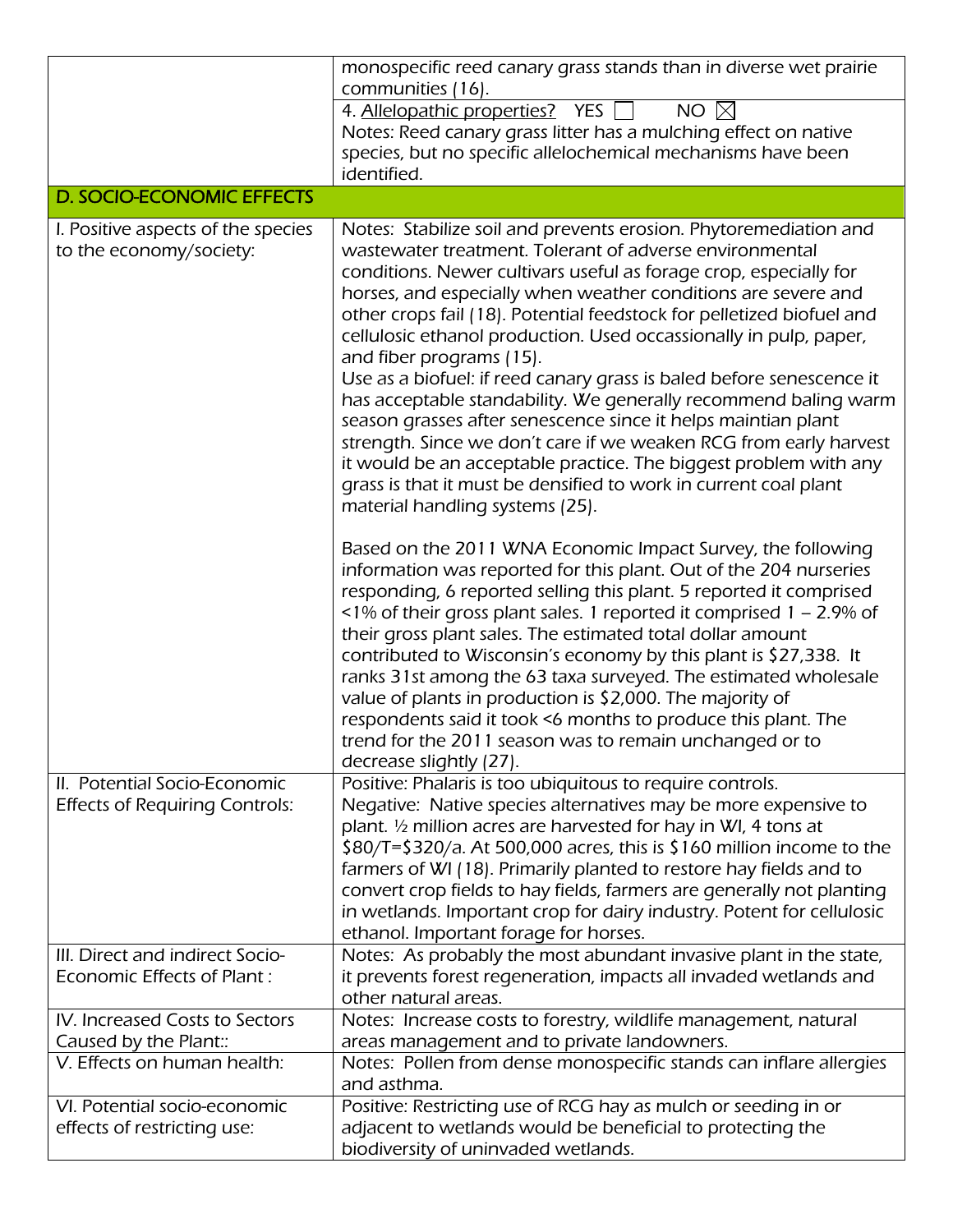|                                                                | Negative: Native species alternatives may be more expensive to<br>plant. 1/2 million acres are harvested for hay in WI, 4 tons at<br>\$80/T=\$320/a. At 500,000 acres, this is \$160 million income to the<br>farmers of WI (18). Primarily planted to restore hay fields and to<br>convert crop fields to hay fields, farmers are generally not planting<br>in wetlands. Important crop for dairy industry. Potential for<br>cellulosic ethanol. Important forage for horses.                                                                                                                                                                                                                                                                                                                                                                                                                                                                                                                                                                                                                                                                                                                                                                                                                                                                                            |
|----------------------------------------------------------------|---------------------------------------------------------------------------------------------------------------------------------------------------------------------------------------------------------------------------------------------------------------------------------------------------------------------------------------------------------------------------------------------------------------------------------------------------------------------------------------------------------------------------------------------------------------------------------------------------------------------------------------------------------------------------------------------------------------------------------------------------------------------------------------------------------------------------------------------------------------------------------------------------------------------------------------------------------------------------------------------------------------------------------------------------------------------------------------------------------------------------------------------------------------------------------------------------------------------------------------------------------------------------------------------------------------------------------------------------------------------------|
| <b>E. CONTROL AND PREVENTION</b>                               |                                                                                                                                                                                                                                                                                                                                                                                                                                                                                                                                                                                                                                                                                                                                                                                                                                                                                                                                                                                                                                                                                                                                                                                                                                                                                                                                                                           |
| I. Costs of Prevention (please be<br>as specific as possible): | Notes: Preventing spread into uninfested wetlands will require not<br>allowing it to be purchased or planted for "wildlife use" and will<br>require that RCG hay be used only in sites that are not vulnerable<br>to invasion.                                                                                                                                                                                                                                                                                                                                                                                                                                                                                                                                                                                                                                                                                                                                                                                                                                                                                                                                                                                                                                                                                                                                            |
| II. Responsiveness to prevention<br>efforts:                   | Notes: Control appears to be most effective when background<br>disturbances (nutrient and stormwater inputs, sedimentation,<br>hydrological alterations) are abated prior to administering<br>treatments. When levels of certain soil nutrients, mainly nitrogen,<br>are reduced via carbon enrichment, a native sedge is able to<br>outcompete RCG (20). Eradication is enhanced by using an<br>integrated, multiple-treatment approach rather than relying<br>exclusively on herbicides; control might be synergized by multiple<br>treatment effects interacting. RCG seed germination is inhibited by<br>a complex native species canopy (17).                                                                                                                                                                                                                                                                                                                                                                                                                                                                                                                                                                                                                                                                                                                        |
| III. Effective Control tactics:<br>(provide only basic info)   | Mechanical $\boxtimes$ Biological<br>$\mid$ -Chemical $\boxtimes$<br>Times and uses: Broad-spectrum herbicides (glyphosate and<br>imazapyr) are effective, but these treatments often hinder native<br>species reestablishment. Short-term suppression can be achieved<br>by application of grass-specific herbicides in mixed stands of RCG<br>and native species. Spring or late-summer/early-autumn treatments<br>are usually recommended, but more research is needed to narrow<br>timing windows. Mowing is also used extensively, but RCG is<br>tolerant of a variety of harvesting schedules. Prescribed burning is<br>effective in low density, mixed stands but not in stands where RCG<br>is dominant. Coupling tillage to broad-spectrum or grass-specific<br>herbicide application accelerates control and reduces this species'<br>ability to recover from treatments. Tillage can also be coupled with<br>flooding for effective control, but this also assumes that there are<br>no native species of concern in the area (20). Tarping or hand-<br>pulling is effective on small populations. Excavation of topsoil is<br>effective, but soils are a source of propagules wherever they are<br>deposited. Managed grazing may or may not be effective.<br>Prolonged flooding is also effective where water levels can be<br>manipulated by land managers. |
| IV. Costs of Control:                                          | Notes: Variable. Multiple-year treatments are usually required to<br>suppress RCG and release native species. Black plastic used in<br>solarization costs \$40/2,000 square feet, equaling \$2,150/ha. This<br>method is 100% effective for small, incidental invasions when sued<br>after mowing (21). Due to the ubiquity of this species in WI, some<br>level of monitoring and management may be required indefinitely.<br>With current techniques, large scale eradication or control is not                                                                                                                                                                                                                                                                                                                                                                                                                                                                                                                                                                                                                                                                                                                                                                                                                                                                         |
| V. Cost of prevention or control                               | feasible.<br>Notes: Loss of wetland ecosystem services, particularly carbon and                                                                                                                                                                                                                                                                                                                                                                                                                                                                                                                                                                                                                                                                                                                                                                                                                                                                                                                                                                                                                                                                                                                                                                                                                                                                                           |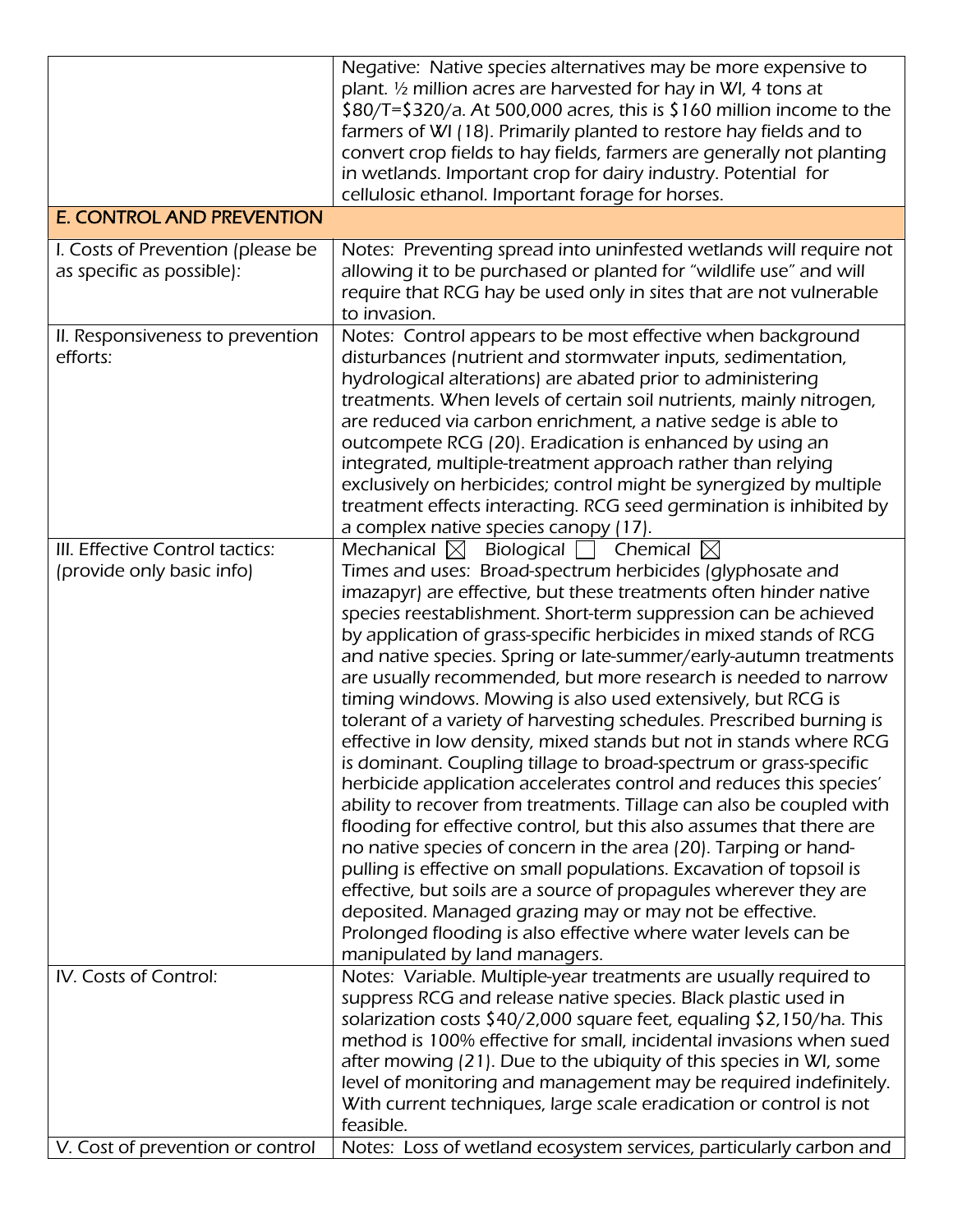| vs. Cost of allowing invasion to<br>occur:        | nitrogen sequestration.                                                                                                                                                                                                                                                                                                                                                                                                                                                                                                                                                                                                                                                                                                                                                                                                                                                                                                                                                                                                      |
|---------------------------------------------------|------------------------------------------------------------------------------------------------------------------------------------------------------------------------------------------------------------------------------------------------------------------------------------------------------------------------------------------------------------------------------------------------------------------------------------------------------------------------------------------------------------------------------------------------------------------------------------------------------------------------------------------------------------------------------------------------------------------------------------------------------------------------------------------------------------------------------------------------------------------------------------------------------------------------------------------------------------------------------------------------------------------------------|
| VI. Non-Target Effects of<br>Control:             | Notes: Control often requires the use of herbicides and additives.<br>Mowing can have negative effects on nesting grassland birds.                                                                                                                                                                                                                                                                                                                                                                                                                                                                                                                                                                                                                                                                                                                                                                                                                                                                                           |
| VII. Efficacy of monitoring:                      | Notes: Suppression and control of immature infestations is most<br>effective.                                                                                                                                                                                                                                                                                                                                                                                                                                                                                                                                                                                                                                                                                                                                                                                                                                                                                                                                                |
| VIII. Legal and landowner issues:                 | Notes: Extant RCG fields are harvested for hay which is<br>transported and sold for forage and mulch.                                                                                                                                                                                                                                                                                                                                                                                                                                                                                                                                                                                                                                                                                                                                                                                                                                                                                                                        |
| <b>F. HYBRIDS AND CULTIVARS AND VARIETIES</b>     |                                                                                                                                                                                                                                                                                                                                                                                                                                                                                                                                                                                                                                                                                                                                                                                                                                                                                                                                                                                                                              |
| I. Known hybrids?<br>YES $\boxtimes$<br><b>NO</b> | Name of hybrid:<br>Notes: Hybrids between non-native European strains and native<br>strains of RCG are known to exist (15).                                                                                                                                                                                                                                                                                                                                                                                                                                                                                                                                                                                                                                                                                                                                                                                                                                                                                                  |
|                                                   | Names of hybrid cultivars:                                                                                                                                                                                                                                                                                                                                                                                                                                                                                                                                                                                                                                                                                                                                                                                                                                                                                                                                                                                                   |
| II. Species cultivars and varieties               | Names of cultivars, varieties and any information about the<br>invasive behaviors of each:<br>var. picta 'Picta' is the variegated 'Ribbon Grass'<br>var. picta 'Feesey' is similar but shorted and with pink tinges<br>'Strawberry and Cream Ribbon Grass' is a multi-colored cultivar<br>'Dwarf Garters' is a dwarf variegated ribbon grass<br>var. arundinacea has a pale green midrib<br>All varieties and cultivars are described as rapid spreaders, mat-<br>formers, and rhizomatous by gardening websites.<br>Of the six nursery survey respondents growing reed canary grass,<br>one each reported growing Freezy's Form, Dwarf Garters, and<br>Strawberries. None commented on invasiveness. (27)<br>Notes: RCG has been bred for cultivation and at least 11 cultivars<br>have been developed (24). Many low alkaloid cultivars have been<br>bred and introduced for the forage industry in North America (15).<br>Additionally, as listed above, certain cultivars are sold in the<br>landscaping industry (22). |
|                                                   | Industry attitudes: There is significant opposition to prohibiting<br>reed canary grass from the forage industry. Due to its tolerance of<br>wet conditions as well as drought, RCG is widely regarded as a<br>beneficial forage grass and would likely cause economic losses if<br>the different low-alkaloid cultivars were prohibited (18). There is<br>less opposition from the landscaping industry, as profits from<br>different cultivars of RCG are considered to be minimal in<br>Wisconsin (23).                                                                                                                                                                                                                                                                                                                                                                                                                                                                                                                   |

## G. REFERENCES USED:

 UW Herbarium (Madison or Stevens Point) WI DNR Bugwood (Element Stewardship Abstracts Native Plant Conservation Alliance IPANE USDA Plants